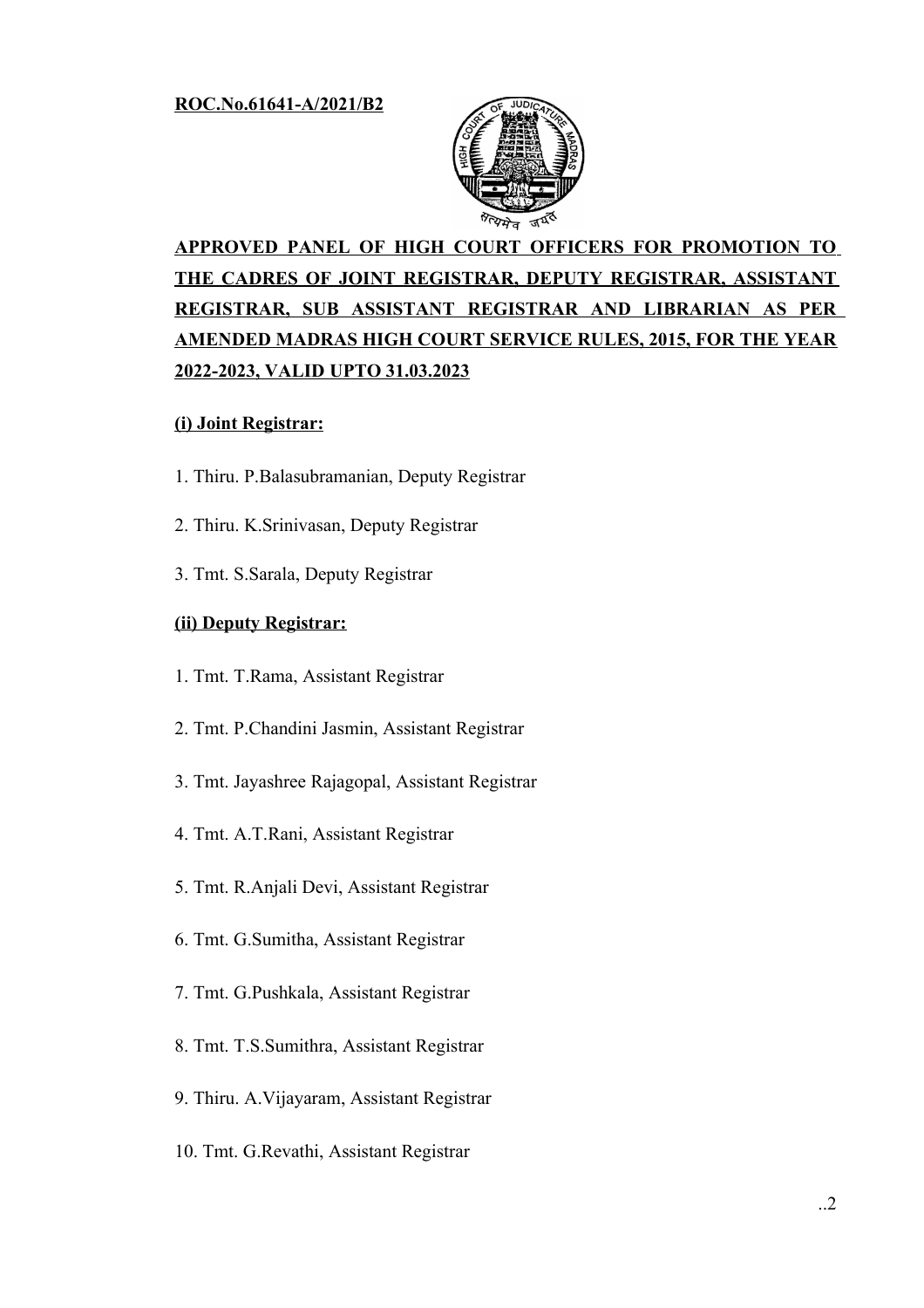#### **(iii) Assistant Registrar:**

- 1. Tmt. C.Jayanthi, Sub Assistant Registrar
- 2. Tmt. J.Shanthi, Sub Assistant Registrar
- 3. Thiru. S.Saravanan, Sub Assistant Registrar
- 4. Tmt. K.Meera, Sub Assistant Registrar
- 5. Tmt. N.Revathi, Sub Assistant Registrar
- 6. Tmt. R.Jeyanthi-I, Sub Assistant Registrar
- 7. Thiru. A.Mathusoothanan, Sub Assistant Registrar
- 8. Tmt. K.Jayanthi-II, Sub Assistant Registrar
- 9. Tmt. S.Malathi, Sub Assistant Registrar
- 10. Thiru. Rohit Rasikchandra Pathak, Sub Assistant Registrar
- 11. Tmt. S.Agilandeeswari, Sub Assistant Registrar
- 12. Thiru. S.Muthusubramanian, Sub Assistant Registrar
- 13. Thiru. T.A.Ravikumar, Sub Assistant Registrar
- 14. Thiru. D.Perumal, Sub Assistant Registrar
- 15. Thiru. T.Saravanan, Sub Assistant Registrar
- 16. Thiru. N.Balakumar, Sub Assistant Registrar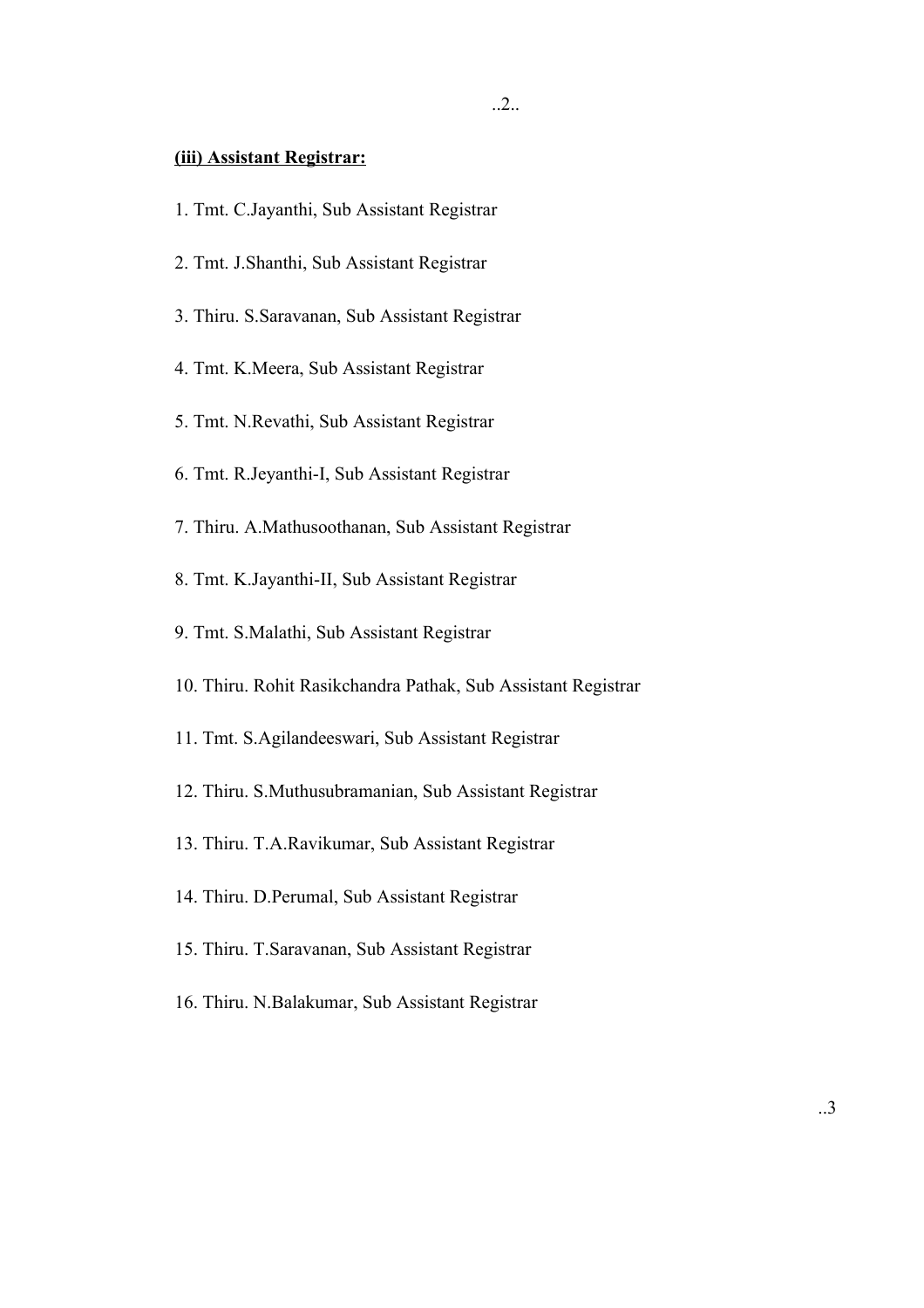#### **(iv) Sub Assistant Registrar:**

- 1. Thiru. K.Ramakrishnan, CO/SO/AE
- 2. Thiru. C.Padmanabhan, CO/SO/AE
- 3. Tmt. G.Padmini, CO/SO/AE
- 4. Thiru. M.Prabhakaran, Sr.Private Secretary to the Hon'ble Judges
- 5. Tmt. T.Sujatha, CO/SO/AE
- 6. Tmt. P.Vasanthi, CO/SO/AE
- 7. Tmt. A.Elizabeth Bhuvana, Sr.Private Secretary to the Hon'ble Judges
- 8. Tmt. B.Shobha, CO/SO/AE
- 9. Tmt. G.Sujatha-I, CO/SO/AE
- 10. Tmt. V.Rajeswari, Sr.Private Secretary to the Hon'ble Judges
- 11. Tmt. M.Parimala, CO/SO/AE
- 12. Tmt. E.Vijayalakshmi, CO/SO/AE
- 13. Thiru. K.Karunakaran, Sr.Private Secretary to the Hon'ble Judges
- 14. Thiru. Nandigama Siva Gopalakrishna, CO/SO/AE
- 15. Thiru. S.Manimaran, CO/SO/AE
- 16. Tmt. T.Shanthini, Private Secretary to the Hon'ble Judges
- 17. Thiru. K.Ramesh, CO/SO/AE
- 18. Tmt. S.Jayanthi-II, CO/SO/AE